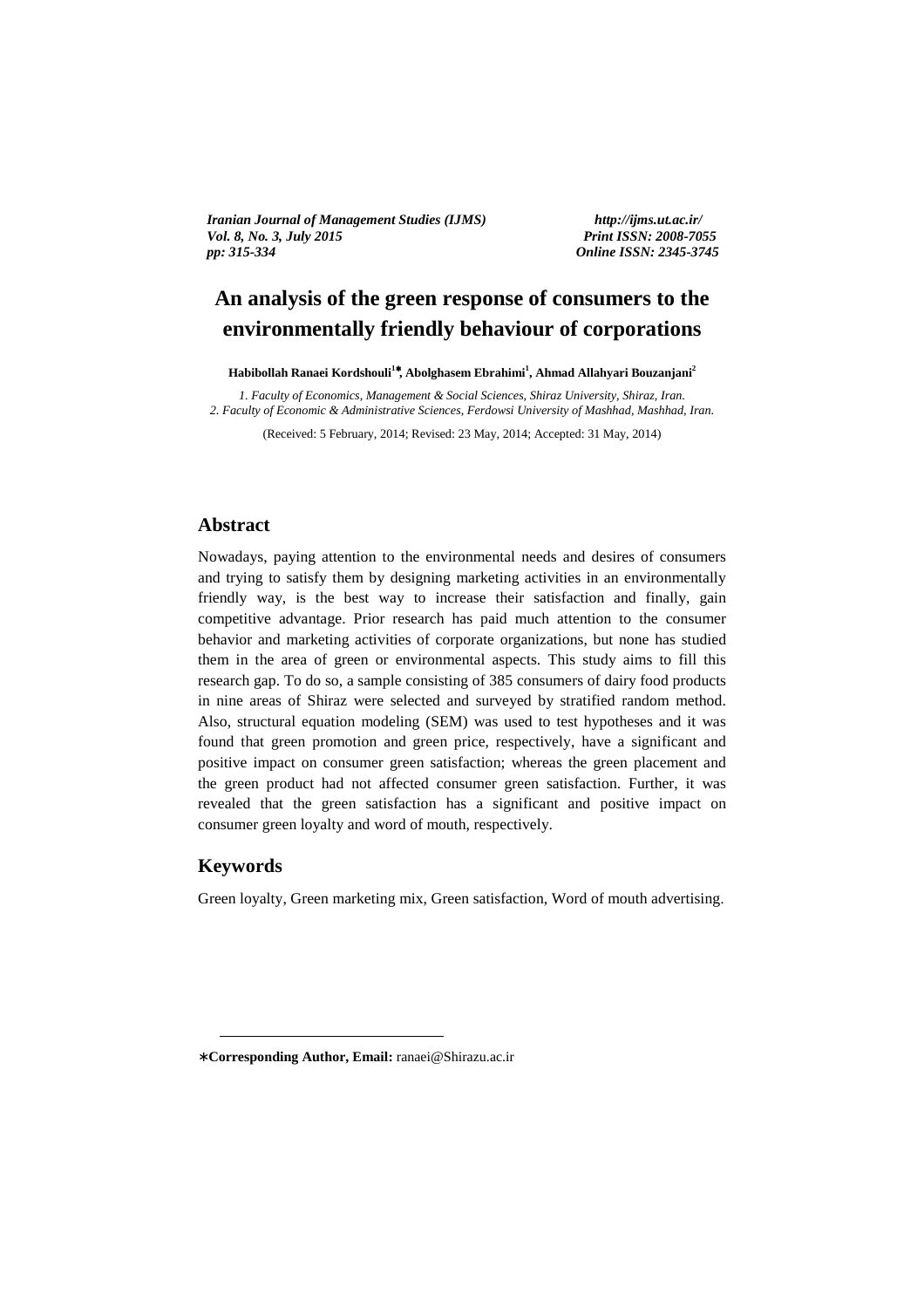#### **Introduction**

The earliest publications on green consumer behavior, as an issue of importance to marketing planners, appeared around 1970. After a lull in interest, there was a boom in research throughout the 1990s, yielding numerous publications on environmental attitudes and their influences on behavior. These included some specifically concerned with the impact of marketing variables on, for example, environmentally conscious purchase decisions and energy saving consumption decisions or domestic recycling practices (Hartmann and Apaolaza, 2006). During this time, it has become widely accepted that environmental issues are considered strategic, requiring a more proactive approach with an anticipatory attitude, in order to take advantage of many business opportunities (LeCren and Ozanne, 2010). It has been said that during the 1990s, corporations faced increasing environmental challenges as a result of pressure coming from drivers of change, such as regulators, stockholders, industry groups, competitors, voluntary charters as well as codes and incidents leading to environmental degradation and resource depletion. The increasing influence of communities on companies, the sky-rocketing cost of complying with environmental regulations, and changing consumer attitudes are forcing companies to become environmentally conscious (Johri *et al.*, 1998).

In addition, nowadays, green marketplaces are developing in many parts of the world, delivering products to the "green consumer" sociodemographic segment: those consumers who make their buying decisions at least partly based on personal environmental criteria. Specialized green producers and retailers have emerged, and are competing for the patronage of this segment with a number of mainstream companies that have also launched initiatives targeting green consumers (Hartmann and Apaolaza, 2006).

There are a vast number of diverse considerations that may be addressed by companies that choose to pursue a green marketing agenda. Among these are concerns such as: developing offerings that conserve energy and other natural resources in their production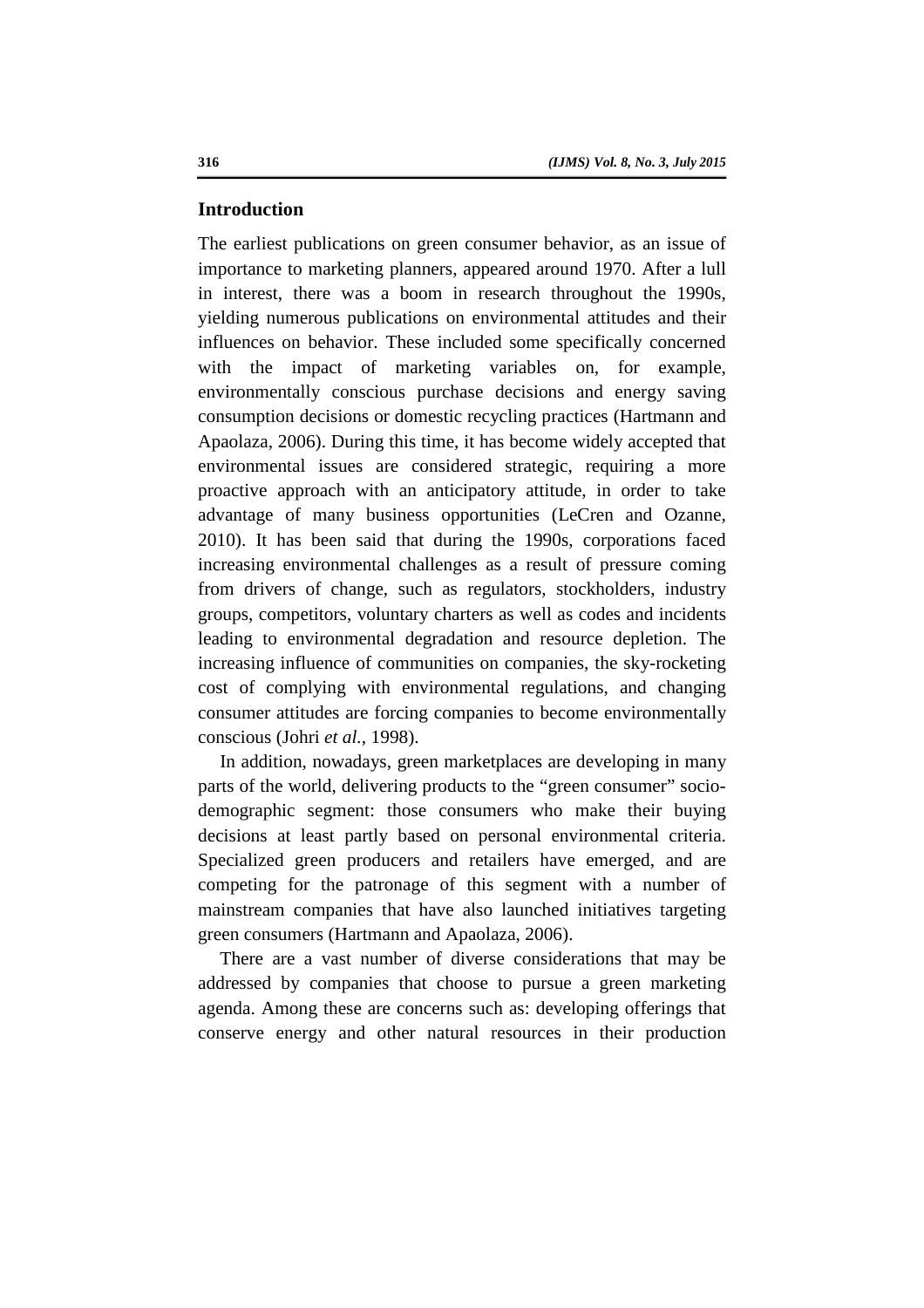process; creating advertisements and other promotional messages that accurately reflect a company's commitment to the environment, setting prices for green products that balance consumers' sensitivity to cost against their willingness to pay more for environmental safety; reducing pollutants and conserving resources in the transportation of products to the market; and a host of other marketing-related decisions (Grove *et al.*, 1996). Despite the importance of the issue, no comprehensive study has investigated the green behavior of consumers towards the green behavior of companies. Hence, the current study tries to fill this gap and propose a comprehensive framework, to analyze the green behavior of consumers in response to the green behavior of the company.

# **Literature review**

# **Corporate green behaviour**

Reviewing previous studies, it can be said that corporate green behaviour is defined by the following four Green marketing mixes (River, 2004):

- 1. Green product production
- 2. Green promotion
- 3. Green placement
- 4. Green pricing.

# **Green product production**

Green products refers to products that incorporate the strategies in recycling with recycled content, reduced packaging or using less toxic materials to reduce the impact on the natural environment (Chen & Chai, 2010). Schlegelmilch *et al.* (1996) classified green products into general green products, recycled paper products, products not tested on animals, environmentally friendly detergents, organically-grown fruit and vegetables, ozone-friendly aerosols and energy-efficient products. The benefits searched for by buyers of green products should be, obviously, improvement of the environment in which they live. In some cases, direct personal benefits can be obtained, such as the perceived health advantages of organic food, the savings on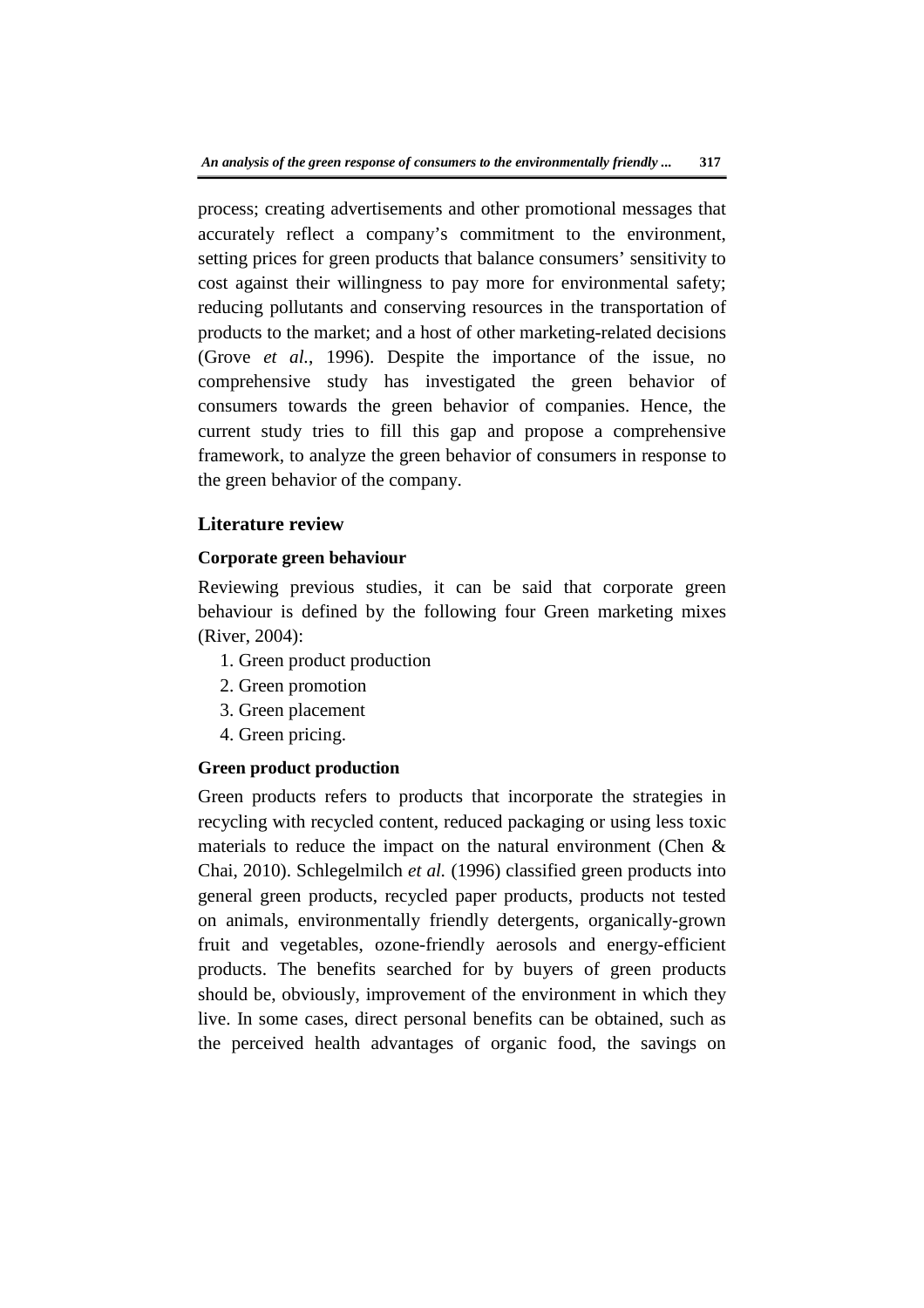domestic heating and lighting budgets, or the returns on investment in environmental technologies. The marketer's best strategy will consequently be to deliver detailed information to consumers about the environmental credentials of a product or service, or the consequences of advocating forms of behavior (Hartmann & Apaolaza, 2006). According to previous research, a product can be considered as a green product when it contains the following attributes: 1. is made of materials that can be recycled (Schlegelmilch *et al.*, 1996; Dangelico & Pontrandolfo, 2010; Chen & Chai, 2010), 2. is more energy efficient than conventional products (Schlegelmilch *et al.*, 1996; Dangelico & Pontrandolfo, 2010; Polonsky & Rosenberger, 2001), 3. is less pollutant than conventional products (less negative environmental impact) (Dangelico & Pontrandolfo, 2009), 4. is produced in an environmentally friendly process and 5. contains elements that are not harmful to the environment (Gurau & Ranchhod, 2005; Mahenc, 2008; Polonsky & Rosenberger, 2001).

#### **Green promotion**

Environmental claims refer to claims that are included in any labeling, advertising, promotional materials and all other forms of marketing, whether asserted directly or by implication, through words, symbols, emblems, logos, depictions, product brand names, or through any other means, including marketing through digital or electronic means, such as the Internet or electronic mail. The claims can be about the environmental attributes of a product, package or service in connection with the sale, offering for sale, or marketing of such product, package or· service for personal, family or household use, or for commercial, institutional or industrial use (Wahid & Abustan, 2002). Nowadays, marketers are trying to use environmentally friendly claims in their advertising messages to exploit consumers' environmental concerns (Shrum *et al.*, 1995). According to research, 70% of consumers have expressed that their purchasing decisions are influenced by environmental messages in advertising (Chase & Smith, 1992).

In fact, as environmental qualities are often hidden characteristics,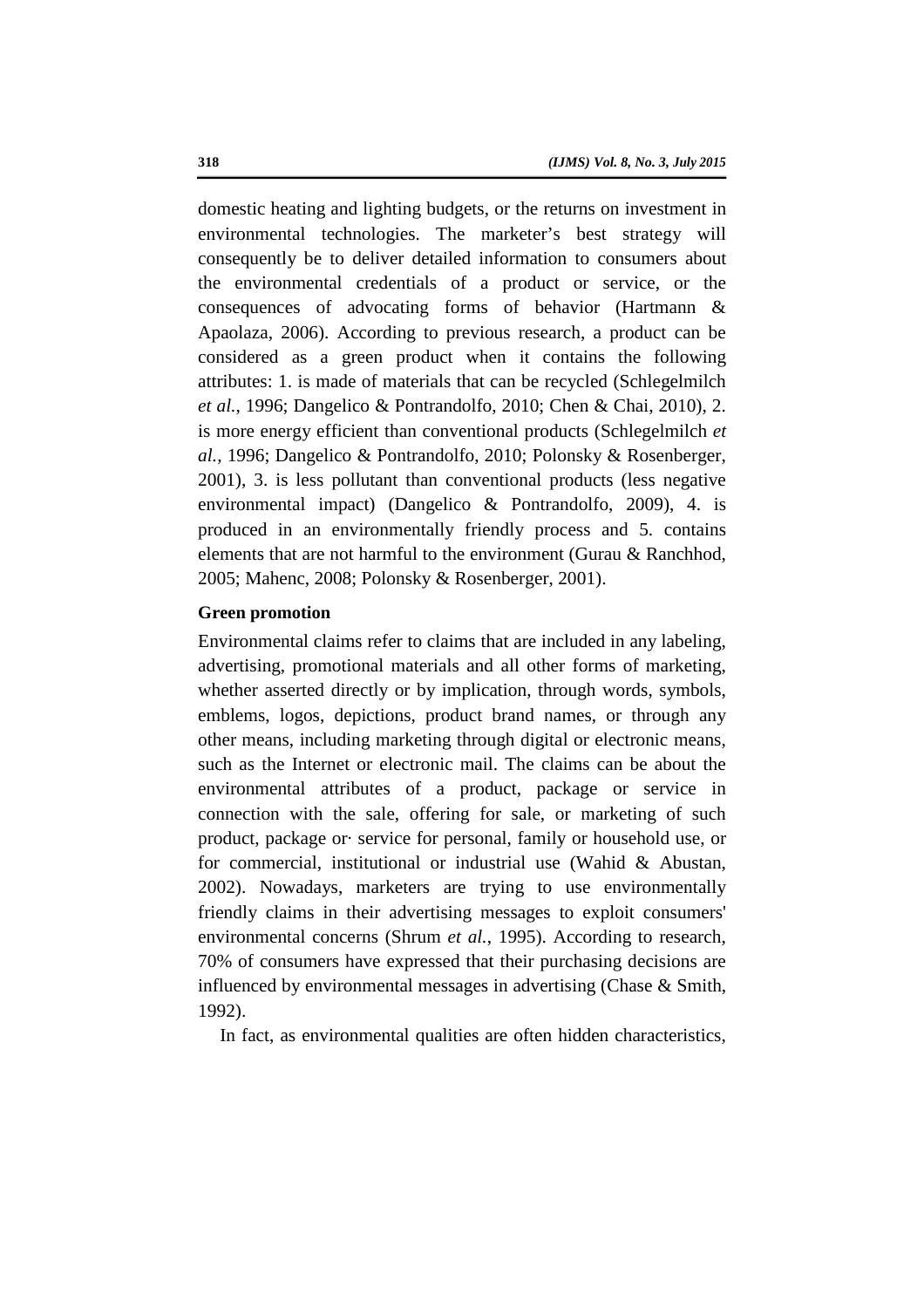producers need to make them visible to consumers. According to this logic, the main task for marketers is to find the green consumer and inform him or her about the products' environmental qualities (Rex and Baumann, 2007). Based on the above mentioned, green advertising is defined as advertising message that, promotes a green lifestyle with or without highlighting a product/service, presents a corporate image of environmental responsibility (Cox, 2008), claims that a product is made of environmentally sound materials or is contained in an environmentally sound package (Polonsky *et al.*, 2001) and increase consumer awareness about environmental issues (Polonsky *et al.*, 2001).

# **Green placement**

Previous studies mainly focused on the topic of green supply chain, which is a detailed discussion and beyond green distribution. River (2004) defined green distribution as a distribution with green criterion, and explains that distribution often increases the environmental impact of products, and is constantly regulated for environmental compliance. Natural environment becomes a challenging issue to business organizations in recent years as a result of global and local environmental problems. Business operations, such as sourcing, manufacturing and logistics, are believed to be responsible for most of these problems (Eltayeb *et al.*, 2011). According to studies, 80% of respondents said they refused to buy products from companies accused of being polluters. Companies who do not follow environmental regulations or who ridiculously take advantage of green movement to increase sales may face consumer boycott (Laroche *et al.*, 2001). To do so, the activities that companies should perform to green their distribution systems are as follows (Shah, 2011):

- Optimizing capacity usage, both in and out bound.
- Using a modern eco-efficient transportation fleet like energy efficient vessels and high Euro norms for trucks.
- Using green fuels like low sulfur content, and alternative fuels like liquid natural gas.
- Shifting volumes to rail and sea transport, and
- Encouraging eco-driving to decrease fuel consumption.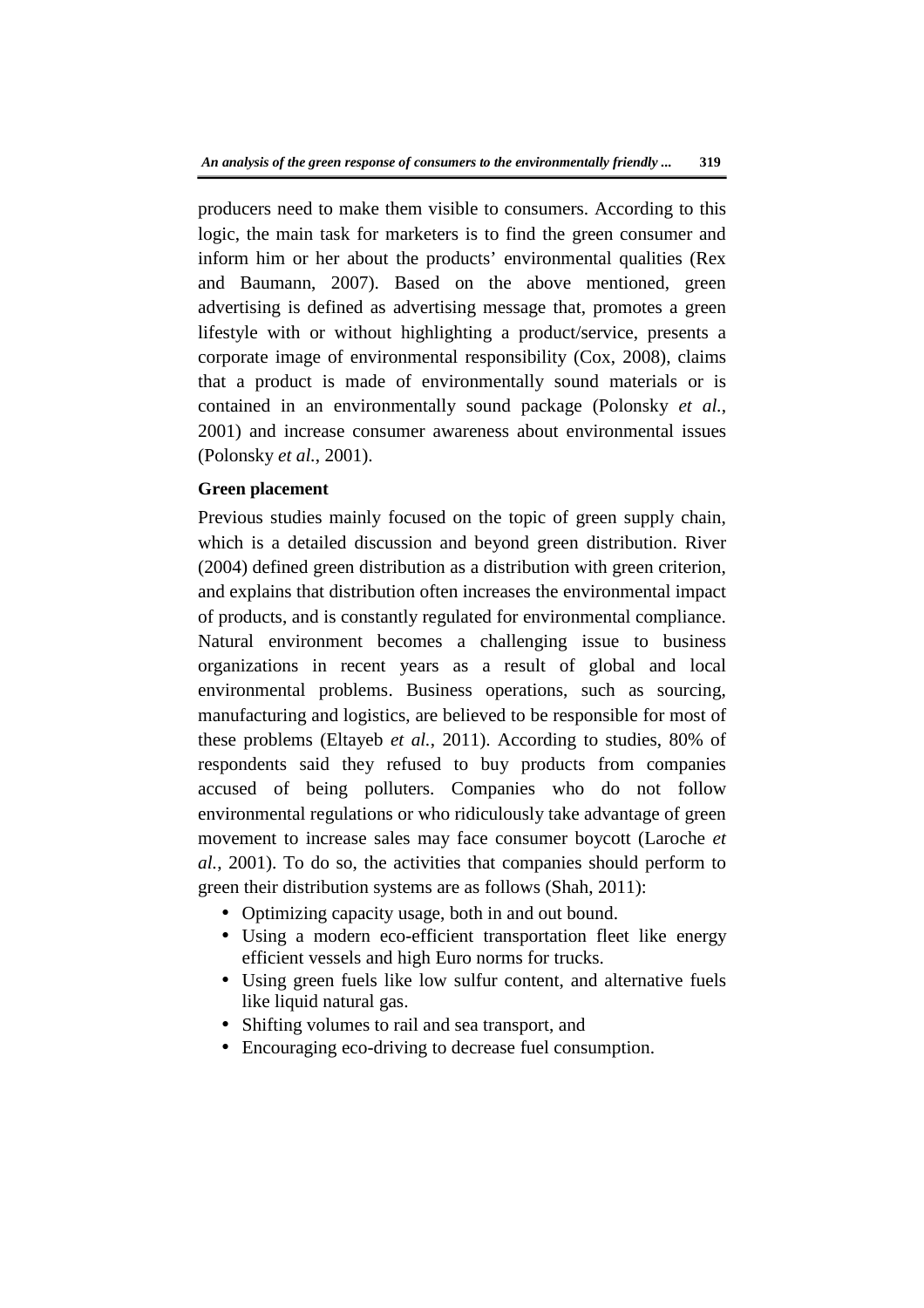#### **Green price**

Green pricing can be defined as setting prices for green products that balance consumers' sensitivity to cost against their willingness to pay more for environmental safety (Grove *et al.*, 1996). According to prior research, price is an important element in consumers' purchases; therefore, it has a large influence on consumers' satisfaction judgments. The results of studies also showed that price perceptions directly influence satisfaction judgments (Herrmann *et al.*, 2007). Studies conducted on green consumers purchasing behavior indicated that green consumers are careful buyers and consider products price before making a purchase. In other words, they are sensitive to price (Shrum *et al.*, 1995). In fact, an initial price quote from the seller may be compared to a buyer's previous experience or an expectation of an acceptable or fair price for the product. If the buyers' perceptions of the performance or quality of the product exceed their expectations and the product represents good value for money, then their perceptions of the quoted or listed price should be favorable. Consequently, if buyers perceive that the benefits offered by the product relative to the perceived sacrifice (i.e. price to be paid) is favorable, then they will be more likely to perceive that the price is fair (Herrmann *et al.*, 2007). Additionally, Hamzaoui and Linton (2010) showed that consumers make clear decision what the price discount must be to accept a higher functional risk, even though they are concerned about the environment. In sum, green price is the price that is fair (Xia *et al.*, 2007) and provides good value for the cost that has been paid (Johri *et al.*, 1998).

#### **Green satisfaction**

With the rise of environmentalism, not only did consumers become more willing to purchase products that generate minimum impact, but the society also became more concerned with the environment. Additionally, the international environmental regulations have increased dramatically and become stricter in recent years. It was the outcome of consumption that the performance met or exceeded the green needs of customers, the requirements of environmental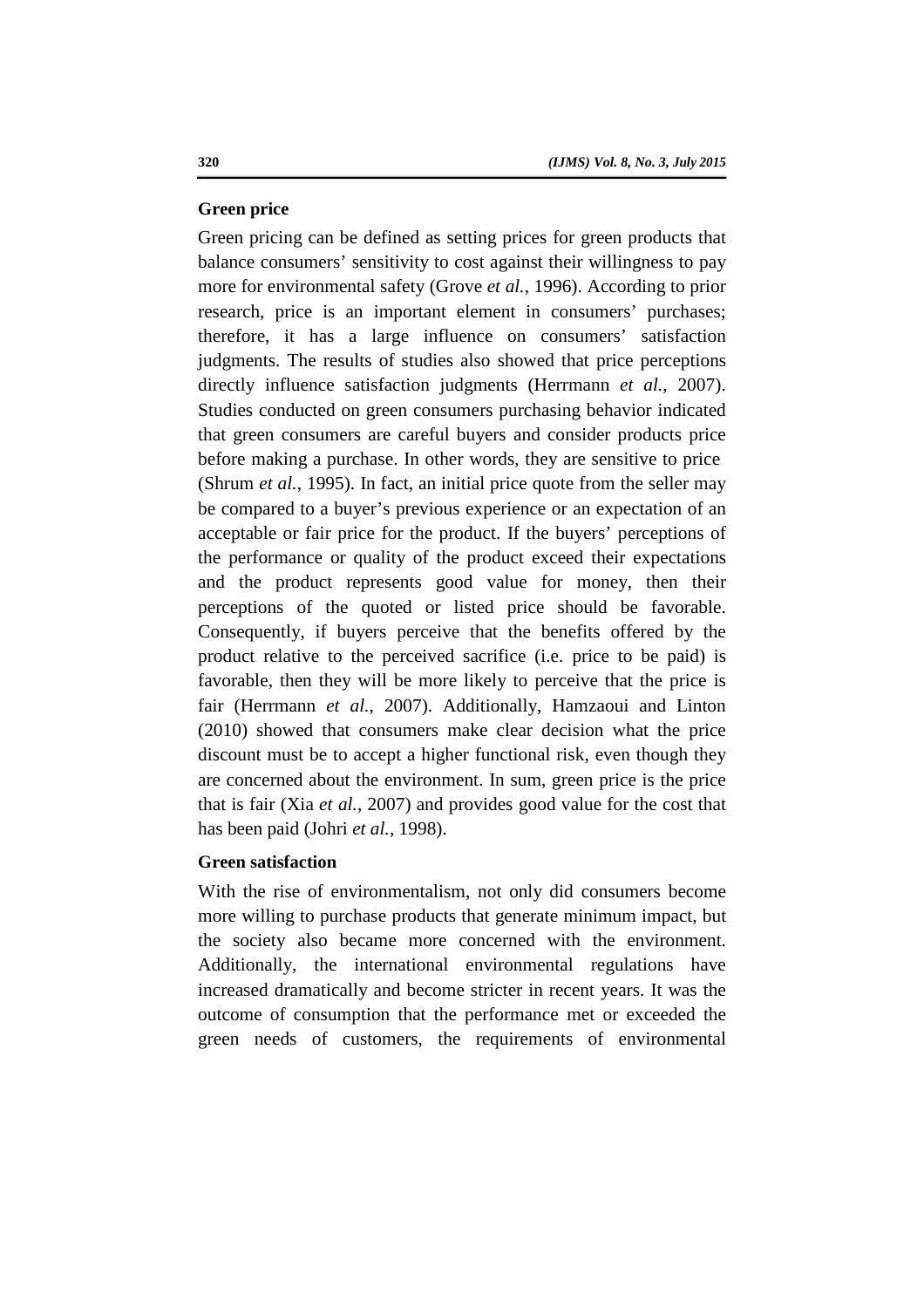regulations, and the sustainable expectation of society (Chang and Fong, 2010). Also, there is an expectation on the part of customers that all products offered should be environmentally safe without a need to sacrifice quality and/or having to pay higher prices for the privilege (D'Souza *et al.*, 2006). In marketing literature, satisfaction is defined as "the degree of overall pleasure or contentment felt by a consumer, resulting from the performance of the product to fulfill the consumer's desires, expectations, and needs" (Chen, 2010). In fact, satisfaction referred to a consumer's judgment that a product or service feature, or the product or service itself, was providing a pleasurable level of consumption-related fulfillment, including levels of under- or over-fulfillment (Chang & Fong, 2010). In this context, the current study proposed a rare construct, green consumer satisfaction. This concept is defined by the following criterion:

- Customer sensed that consumption fulfilled any need, goal, and desire about environmental or green concerns (Chen, 2010; Chang & Fong, 2010).
- Satisfaction of the product price and the price paid against the received value of the company (D'Souza *et al.*, 2006).
- Satisfaction of green product quality (Chang & Fong, 2010).

# **Green loyalty**

Customer loyalty can be defined from a behavioral, attitudinal, or situational perspective. Behavioral loyalty was articulated as the purchase and usage behavior displayed by customers in their historical purchasing and use of a brand and competing brands. Attitudinal loyalty was normally reflected by an emotional bond with a brand and strong customer preferences for the brand. Situational loyalty depended on the shopping and purchasing situation. Although, all the three types of loyalty play a critical role in marketing, most firms would prefer customer loyalty to be attitudinal (Chang and Fong, 2010). Chen (2010) defines green loyalty as "the level of repurchase intentions prompted by a strong environmental attitude and sustainable commitment towards an object, such as a product, a service, a company, a brand, a group, or so on". Customers may be loyal due to high switching barriers or lack of real alternatives.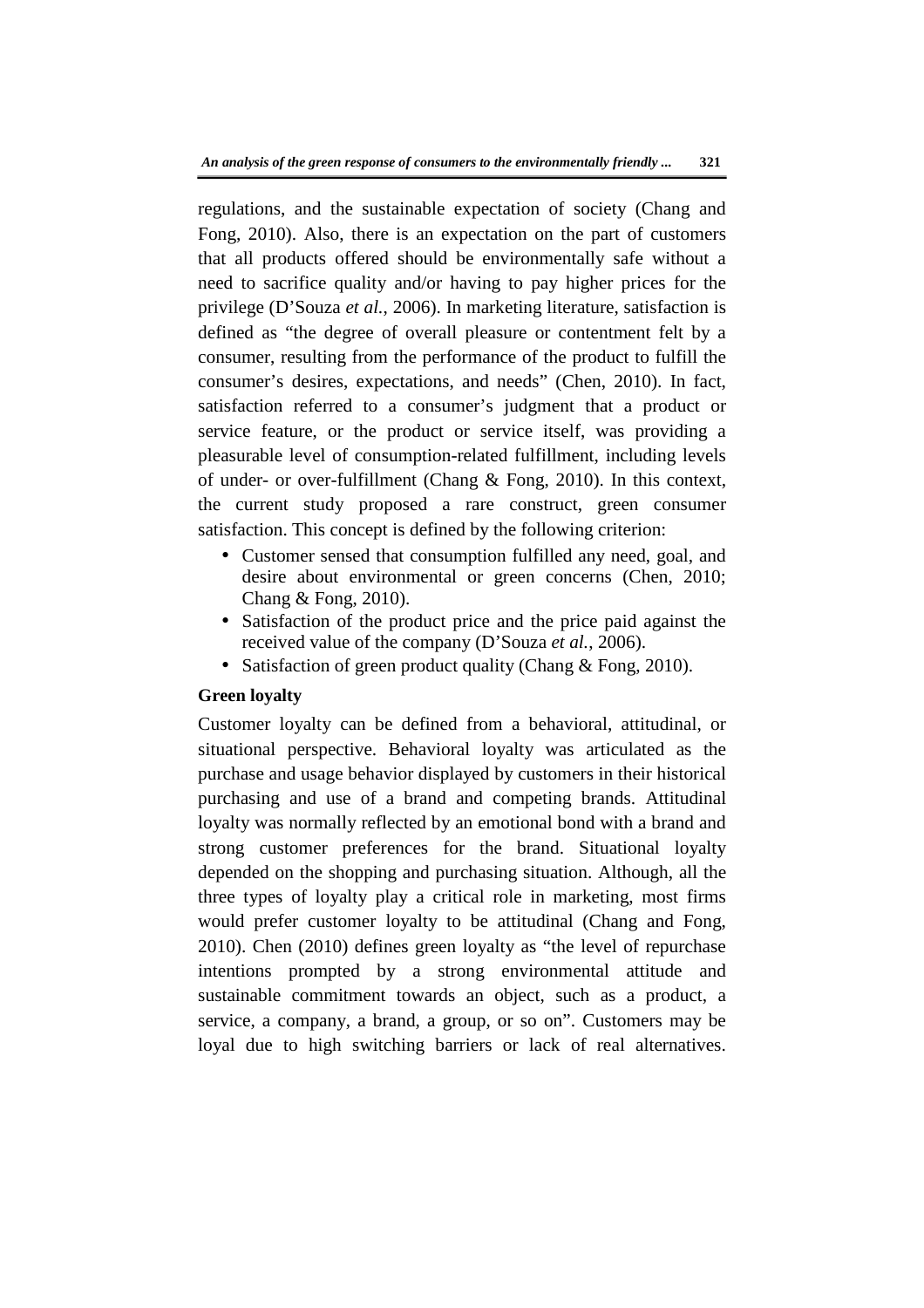Customers may also be loyal because they are satisfied and thus, want to continue the relationship. Companies tend to consider customer satisfaction the only viable strategy in order to keep existing customers. Several authors found a positive correlation between customer satisfaction and loyalty (Yuen, 2007; Chang & Fong, 2010; Chen, 2010). Based on previous discussion, this study proposed a novel construct– green customer loyalty, which is related to environmental commitments and concerns. We defined green loyalty by the following criterion:

- Customer's willingness to repurchase (Chang & Fong, 2010; Chen, 2010).
- Customer's willingness to maintain a relationship with a firm (Chang & Fong, 2010).
- Customer's environmentally sustainable attitude and commitment towards a product brand and company (Chen, 2010).

## **Word of mouth (WOM) advertising**

One of the favourable consumer behaviours is positive word-of-mouth (WOM) communications. WOM communication refers to an exchange of thoughts, ideas, or comments between two or more consumers, none of whom is a marketing source. That is, they tell others, external to the transaction, of their (dis)-pleasure with the service and service provider (Swanson & Kelley, 2001). WOM communications have received extensive attention from both academics and practitioners for decades. Since the early 1950s, researchers have shown that personal conversations and informal exchange of information among acquaintances not only influence consumers' choices and purchase decisions, but also shape consumer expectations, pre-usage attitudes, and even post-usage perceptions of a product or service (De Bruyn & Lilien, 2005). Originally, WOM marketing is an action for informally sharing experiences and spreading information among consumers whenever they are satisfied or dissatisfied with specific products. In many markets, customers are strongly influenced by the opinions of their peers (Li *et al.*, 2008). As an important but hard to manage market force, WOM is believed to be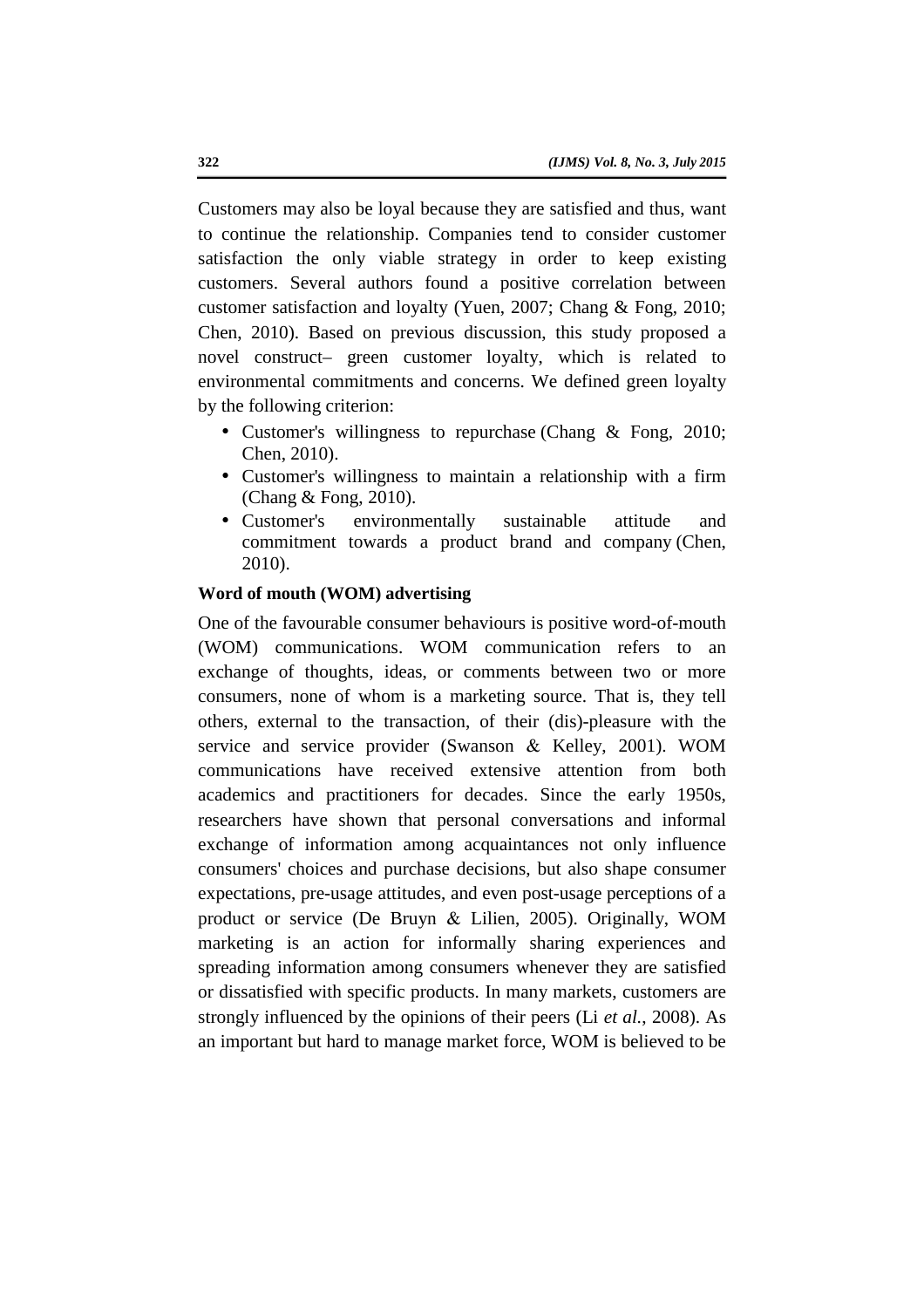able to complement and extend the effect of advertising. For example, initial marketing activities (advertisement, promotion) trigger initial purchase reactions, and that purchase experience subsequently triggers the spread of WOM, as customers share their experiences with others. The extent to which the effect of advertising is extended (or multiplied) by WOM is called the advertising ripple effect caused by WOM (Huang *et al.*, 2011). Further, perceived importance of being environmentally friendly is the best way to disseminate WOM communications (Han *et al.*, 2011).

# **Conceptual model and research hypothesis**

With the prevailing environmental consciousness of consumers and strict international regulations related to environmental protection, corporate organizations can undertake green marketing activities to investigate consumers' green attitudes and behaviors (Chang and Fong, 2010).

In fact, consumers expect that the marketing activity of corporate organizations, be designed in an environmentally friendly manner. According to prior studies, Consumer satisfaction is rooted in their expectations (Shu-Ching, 2012), to the extent that firms, in their marketing activities, are able to fulfill the environmental expectations of consumers, the same rate will also be able to satisfy them.

According to the theory of the marketing mix, marketing activities through the four variables of product, price, promotion and distribution of products is managed (Chikweche & Fletcher, 2012). In fact, from the consumers' point of view, corporate behaviors are evaluated with these four variables. Therefore, consumers are expected to have greener attitude towards each of the four variables (e.g. product, price, promotion and placement) their satisfaction of corporate environmental performance, also, will be more.

Despite the importance of this issue, very few studies have been conducted on the effect of each of these variables on consumer satisfaction. In reviewing the research background, no study has investigated the effect of green placement and green promotion of products on consumer satisfaction. These variables play important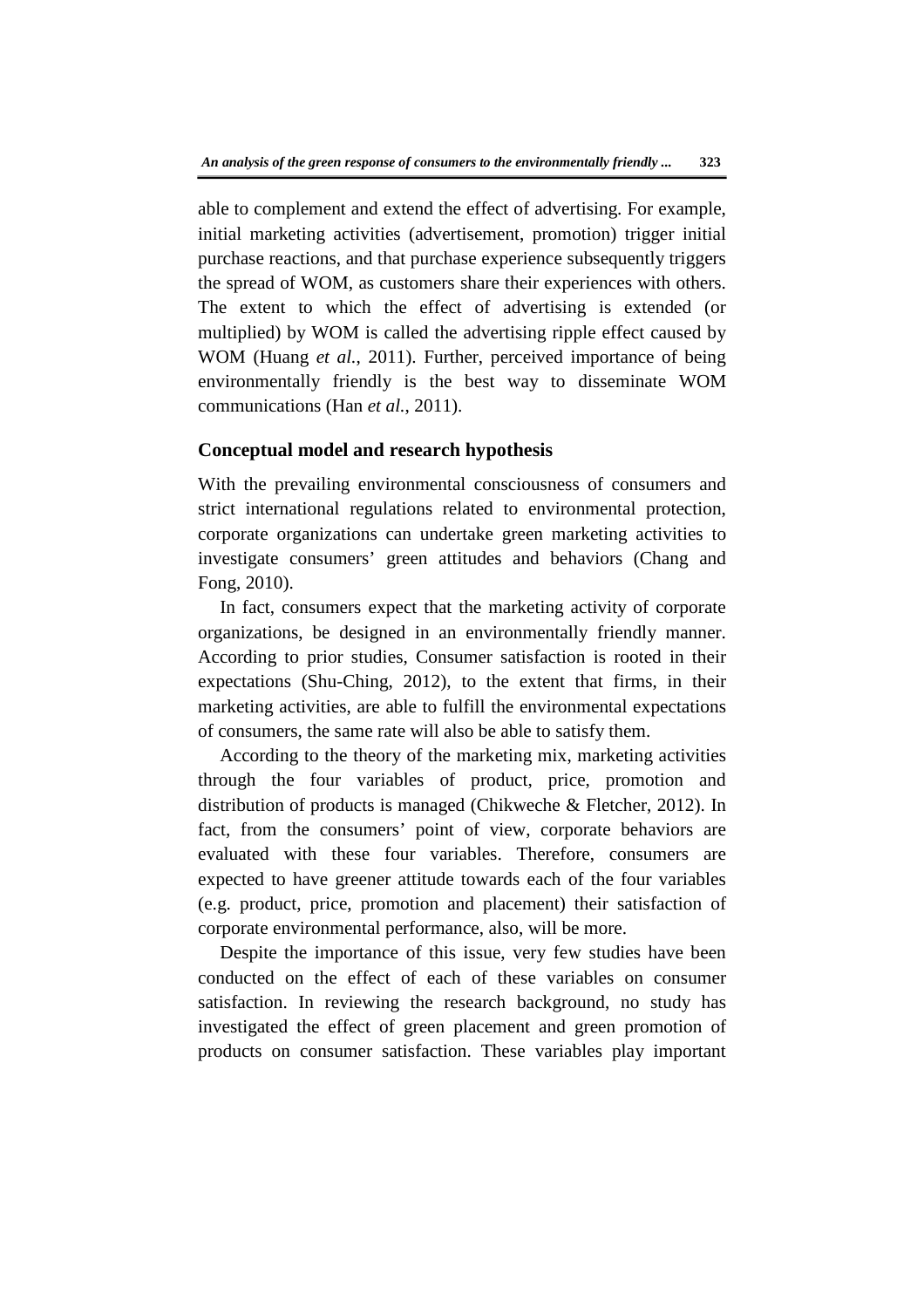roles in the purchase decision of consumers (Ayanwale *et al.*, 2005). So, they can have a significant impact on consumer satisfaction.

Unlike the very limited studies on the effect of green distribution and green promotion on consumer satisfaction, Chang and Fong (2010) provided strong empirical support about product quality being an antecedent, with a positive effect on green satisfaction of consumers. These suggested that maintaining green product quality, will provide satisfaction to customers. According to their studies, companies can not only embody green or environmental concept in the feature, design, and package of their product to increase product differentiation, but they can also satisfy the environmental needs of customers.

Furthermore, because of the importance of price in consumers' purchases decision; therefore it has a large influence on consumers' satisfaction. In support of this fact, Herrmann *et al.* (2007) found that price greenness directly influence consumers' satisfaction.

Therefore, based on the above statements, this study proposed the following hypotheses:

- **H1:** Green placement positively affects the green satisfaction of consumers.
- **H2:** Green product positively affects the green satisfaction of consumers.
- **H3:** Green promotion positively affects the green satisfaction of consumers.
- **H4:** Green price positively affects the green satisfaction of consumers.

It is generally accepted that customer loyalty and word of mouth communication are dependent on customer satisfaction (Carpenter & Fairhurst, 2005).

Previous studies paid great attention to explore the effect of customer satisfaction on customer loyalty; but a few were explored with green approach. According to Chen (2010), Green satisfaction of customers is positively associated with their green loyalty. Additionally, the study of Chang and Fong (2010) reconfirmed the result of Chen (2010). Furthermore, highly satisfied customers are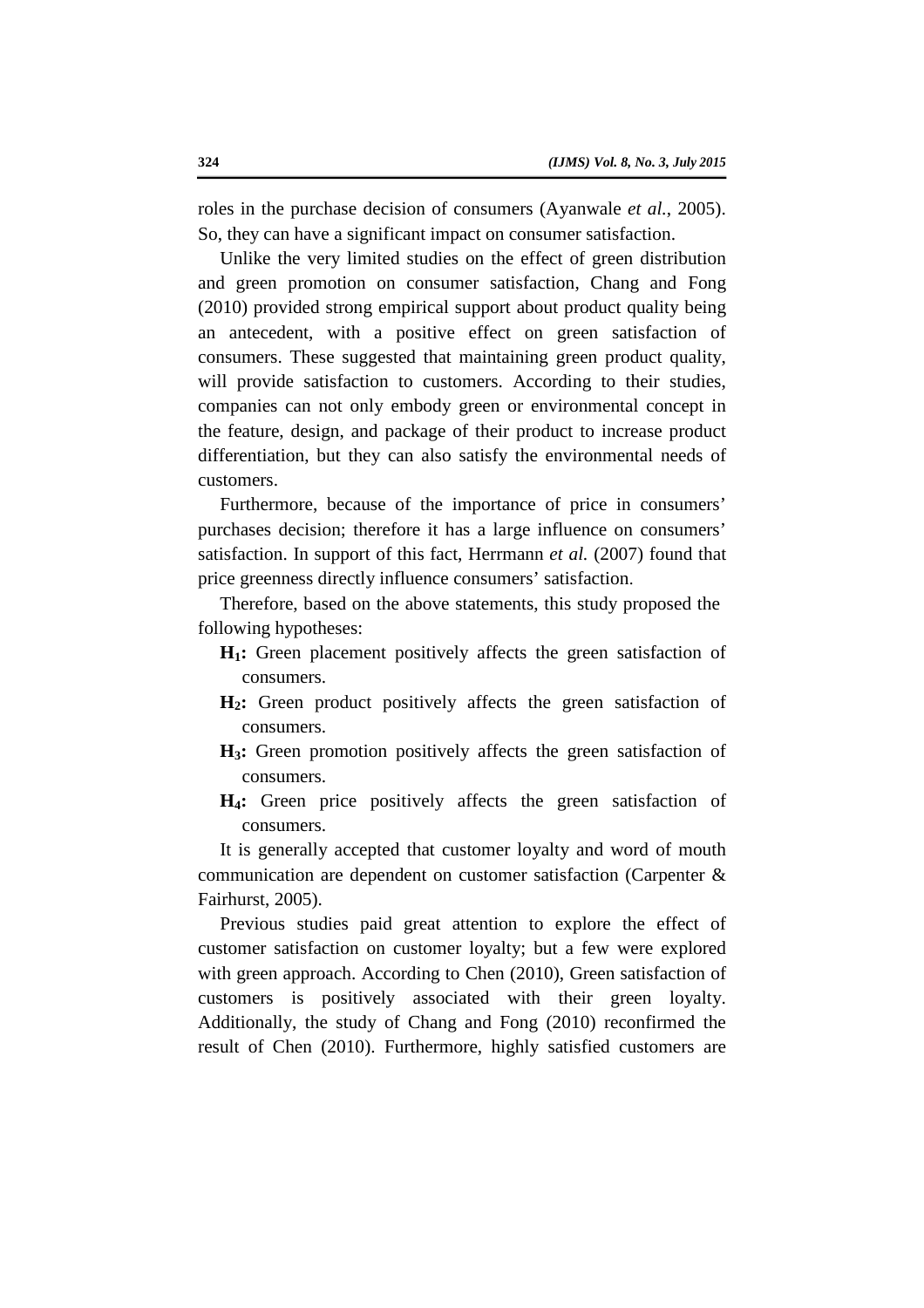likely to recommend the products to other customers (Reynolds & Arnold, 2000). The study of Kau and Loh (2006) also showed that behavioral outcomes in terms of word-of-mouth and loyalty are higher for consumers who are satisfied compared to those who are dissatisfied (Kau & Loh, 2006). Therefore, based on the above results, this study proposed the following hypotheses:

- **H5:** Green satisfaction positively affects the green loyalty of consumers.
- **H6:** Green satisfaction positively affects consumer's WOM advertising.

Considering the research hypotheses, the conceptual model of this study, is as presented below:



**Fig. 1. Research model**

#### **Methodology**

This study used questionnaire survey to verify the hypotheses and research framework. The questionnaire items were measured on a seven-point Likert Scale. By studying the theoretical background of green marketing mix and other variables in research framework, such as green satisfaction, green loyalty and word of mouth advertising, the questionnaire was designed, and data were gathered (Table 1). Therefore, the measurement of this study was acceptable in content validity.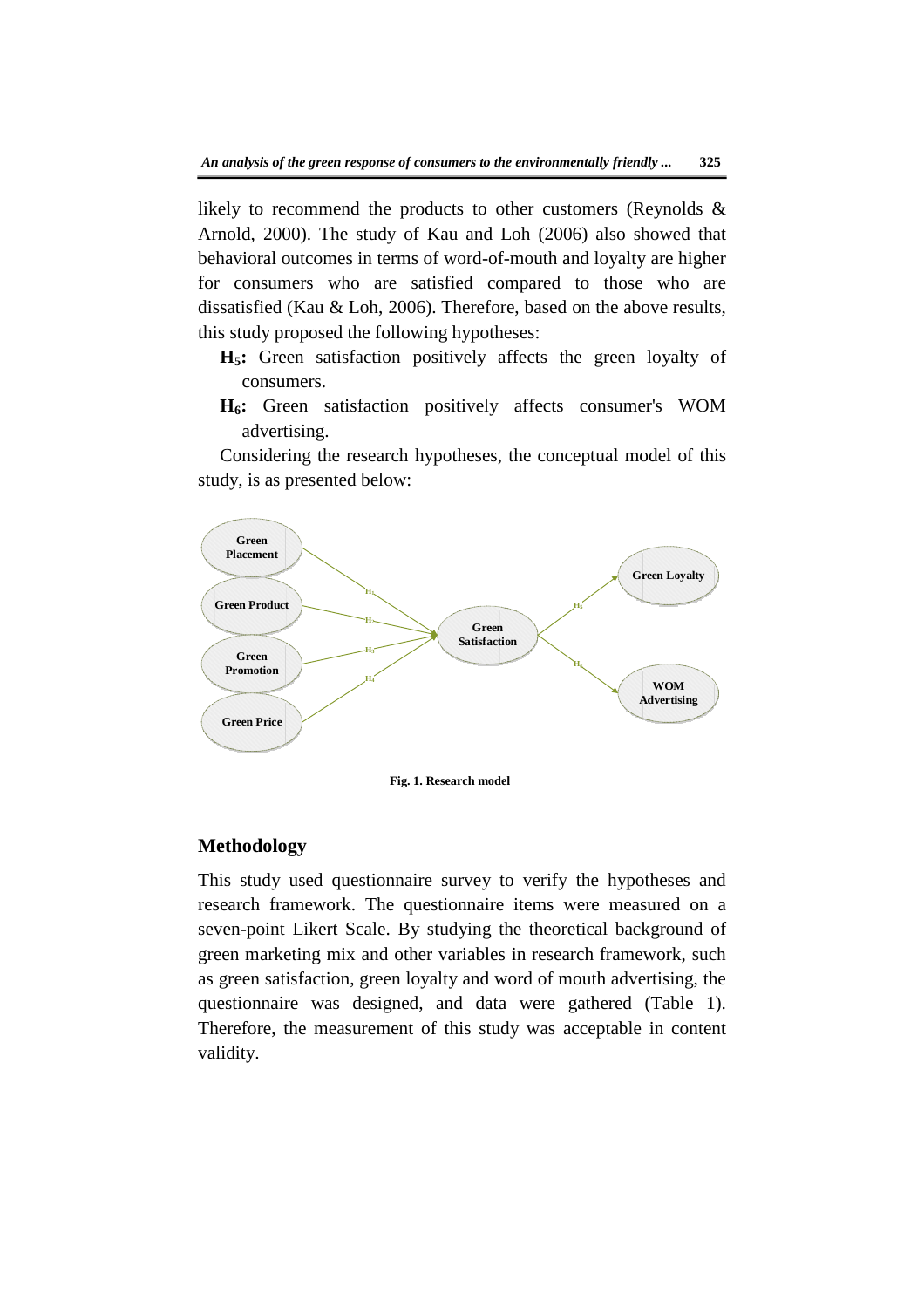| <b>Table 1. Measurement tool</b> |                    |                                                                                                                                                                                                                                                                                                                                                     |                           |  |
|----------------------------------|--------------------|-----------------------------------------------------------------------------------------------------------------------------------------------------------------------------------------------------------------------------------------------------------------------------------------------------------------------------------------------------|---------------------------|--|
|                                  | <b>Constructs</b>  |                                                                                                                                                                                                                                                                                                                                                     | <b>Number</b><br>of items |  |
| Green<br>marketing<br>mix        | Green<br>product   | of<br>made<br>materials<br>that<br>be<br>recycled<br>is<br>can<br>(Schlegelmilch et al, 1996, Dangelico & Pontrandolfo,<br>2010; Chen & Chai, 2010)<br>And is produced in an environmentally friendly<br>process (Gurau & Ranchhod, 2005, Mahenc, 2008,<br>Polonsky & Rosenberger, 2001).                                                           | 4                         |  |
|                                  | Green<br>promotion | promotes a green lifestyle (Cox, 2008);<br>corporate<br>image<br>of environmental<br>presents<br>a<br>responsibility (Cox, 2008);<br>claims that a product is made of environmentally<br>sound materials or is contained in an environmentally<br>sound package (Polonsky et al., 2001);<br>increase<br>consumer's<br>And<br>about<br>awareness     | 13                        |  |
|                                  | Green<br>placement | environmental issues (Polonsky et al., 2001).<br>Using a modern eco-efficient transportation fleet like<br>energy efficient vessels and high Euro norms for<br>trucks (Shah, 2011).                                                                                                                                                                 | 2                         |  |
|                                  | Green<br>pricing   | the price that is fair (Xia et al., 2007)<br>And provides good value for the cost that has been<br>paid (Johri et al., 1998).                                                                                                                                                                                                                       |                           |  |
| Green satisfaction               |                    | Customer sensed that consumption fulfilled some<br>need, goal, and desire about environmental or green<br>concerns (Chen, 2010; Chang & Fong, 2010).<br>Satisfaction of the products price and price paid<br>against the received value of the company<br>(D'Souza et al., 2006).<br>Satisfaction of green product quality<br>(Chang & Fong, 2010). | 5                         |  |
| Green loyalty                    |                    | Customer's willingness to repurchases<br>(Chang & Fong, 2010; Chen, 2010).<br>Customer's willingness to maintain a relationship with<br>a firm (Chang $&$ Fong, 2010).<br>Customer's environmentally sustainable attitude and<br>commitment towards a product brand and company<br>(Chen, 2010).                                                    | 3                         |  |
| Word of mouth<br>advertising     |                    | Exchange of thoughts, ideas, or comments with other<br>consumers (via email, internet, phone and other ways<br>of communication) or sharing experiences among<br>consumers whenever they are satisfied or dissatisfied<br>with specific products (Li et al., 2008; De Bruyn $\&$<br>Lilien, 2005).                                                  | 7                         |  |

Cronbach's alpha was employed to determine the questionnaire's reliability. Finally, total alpha of the questionnaire was approved with 0.95 ( $\alpha \geq 0.7$ ). The subjects were consumers of dairy food products in Shiraz City. The sample consisted of 385 consumers of dairy food products who were selected and surveyed by stratified random method, in nine areas of Shiraz. Data analysis involves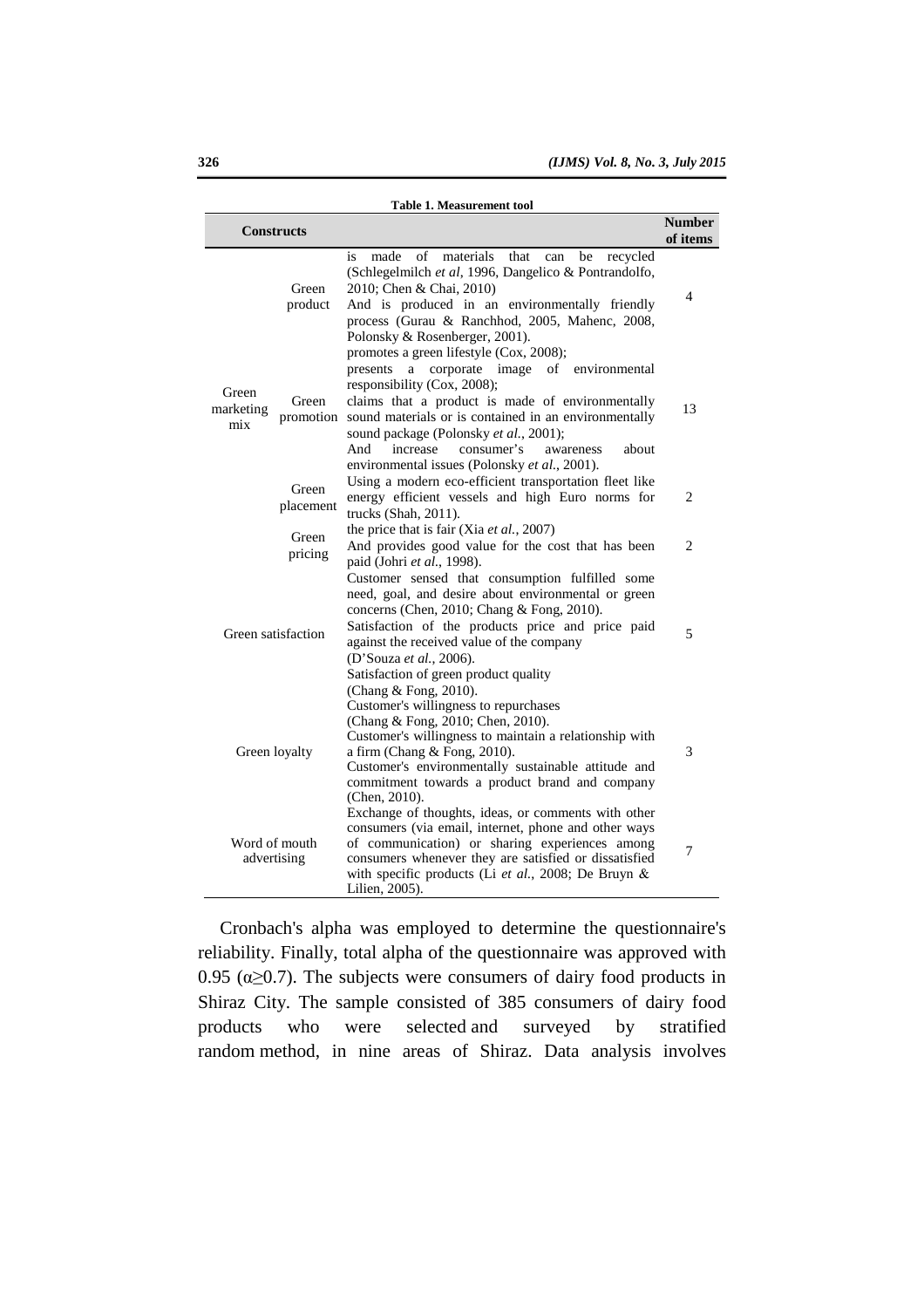descriptive statistics using SPSS and structural equation modeling, using the AMOS structural equation program. The AMOS is designed to estimate and test structural equation models (SEMs). SEMs are statistical models of linear relationships among latent (unobserved) variables and manifest (observed) variables. Its purpose is to estimate the coefficients in a set of structural equations. For this research, the AMOS was used to investigate the causal relationships, where the path coefficients are tested for significance and goodness-of-fit (Jalilvand and Samiei, 2012). The overall model fit measures were used to evaluate the fit of the structural model. In estimating the goodness-of-fit indices (GFI) for measurement and structural models, the chi-square  $(\chi^2)$  test was used. In addition, the root mean square error of approximation (RMSEA) was used as an absolute fit index. The incremental fit index (IFI), and the comparative fit index (CFI) were used as incremental fit indices. Standardized estimates were used in reporting the causal relationships between the exogenous and endogenous constructs (Jalilvand and Samiei, 2012). The path diagram of the structural model specified (Fig. 1) was proposed based on the literature in Section 2. Demographics of respondents are illustrated in Table 2.

| Demographic variables |                         | Frequency $(\% )$   | Demographic variables $F$ requency $(\%)$ |               |      |
|-----------------------|-------------------------|---------------------|-------------------------------------------|---------------|------|
| Gender                | Male                    | 53                  | Marital                                   | Single        | 39.1 |
|                       | Female                  | <b>Status</b><br>47 |                                           | Married       | 60.9 |
| Education             | School                  | 8                   |                                           | Less than 20  | 5.4  |
|                       | Diploma                 | 20.3                |                                           | 20-30         | 38.5 |
|                       | <b>Associate Degree</b> | 26.4                |                                           | $31-40$       | 39.6 |
|                       | Bachelor                | 32.5                | Age                                       | $41 - 50$     | 12.9 |
|                       |                         | 12.7                |                                           | $51-60$       | 2.4  |
|                       | Master & PhD            |                     |                                           | Upper than 60 | 1.1  |

**Table 2. Demographics of respondents** 

## **Findings**

Figure 2 shows the standardized path regression coefficients that indicate the direct influences of the predictor upon the predicted latent constructs for the model, and associated t-values of the paths of the research model. The model fit indices of the structural model and the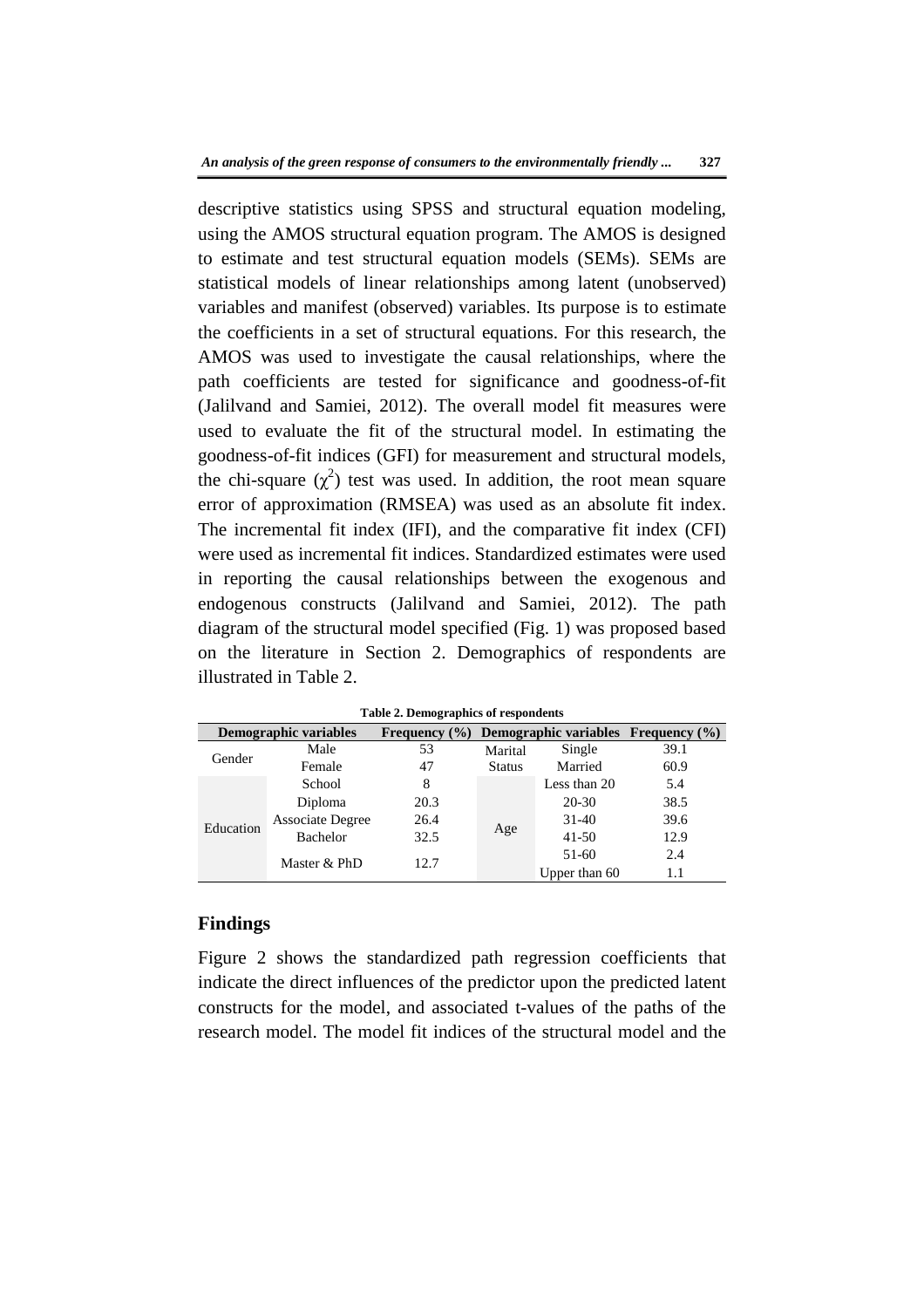cut-off value of those fit indices are presented in Table3. The goodness-of fit statistics show that the structural model fits the data reasonably well. The model produced a chi-square of  $364.8$  (d.f = 138,  $P= 0.000$ . The overall chi-square for this measurement model was significant ( $P < 0.05$ ). The goodness of fit index (GFI= 0.91, with 1 indicating maximum fitness), Comparative Fit Index (CFI =  $0.95$ , 1= maximum fitness), the comparative fit index (NFI =  $0.93$ , with 1 indicating maximum fit), and the incremental fit index (IFI= 0.95) met the proposed criterion of 0.90 or higher. Finally, the root mean square error of approximation (RMSEA =  $0.07$ , with values < $0.08$  indicating good fit), one of the indices best suited to our model with a large sample, indicated that the structural model is a reasonable fit.

| Table 3. model fit |                                                                   |            |                                  |      |                 |                                  |
|--------------------|-------------------------------------------------------------------|------------|----------------------------------|------|-----------------|----------------------------------|
| <b>Index</b>       | <b>RMSEA</b>                                                      | <b>IFI</b> | AGFI                             | NFI  | <b>CFI</b>      | <b>GFI</b>                       |
| Value              | 0.07                                                              | 0.95       | 0.88                             | 0.93 | 0.95            | 0.91                             |
| Standard<br>value  | Good<br>X < 0.5<br>Mediocre<br>0.05 < X < 0.08<br>Bad<br>X > 0.08 | $X>0$ .    | At best,<br>is close<br>to $1$ . |      | $X>0.9$ $X>0.9$ | At best.<br>is close<br>to $1$ . |



**Fig. 2. Structural equation models**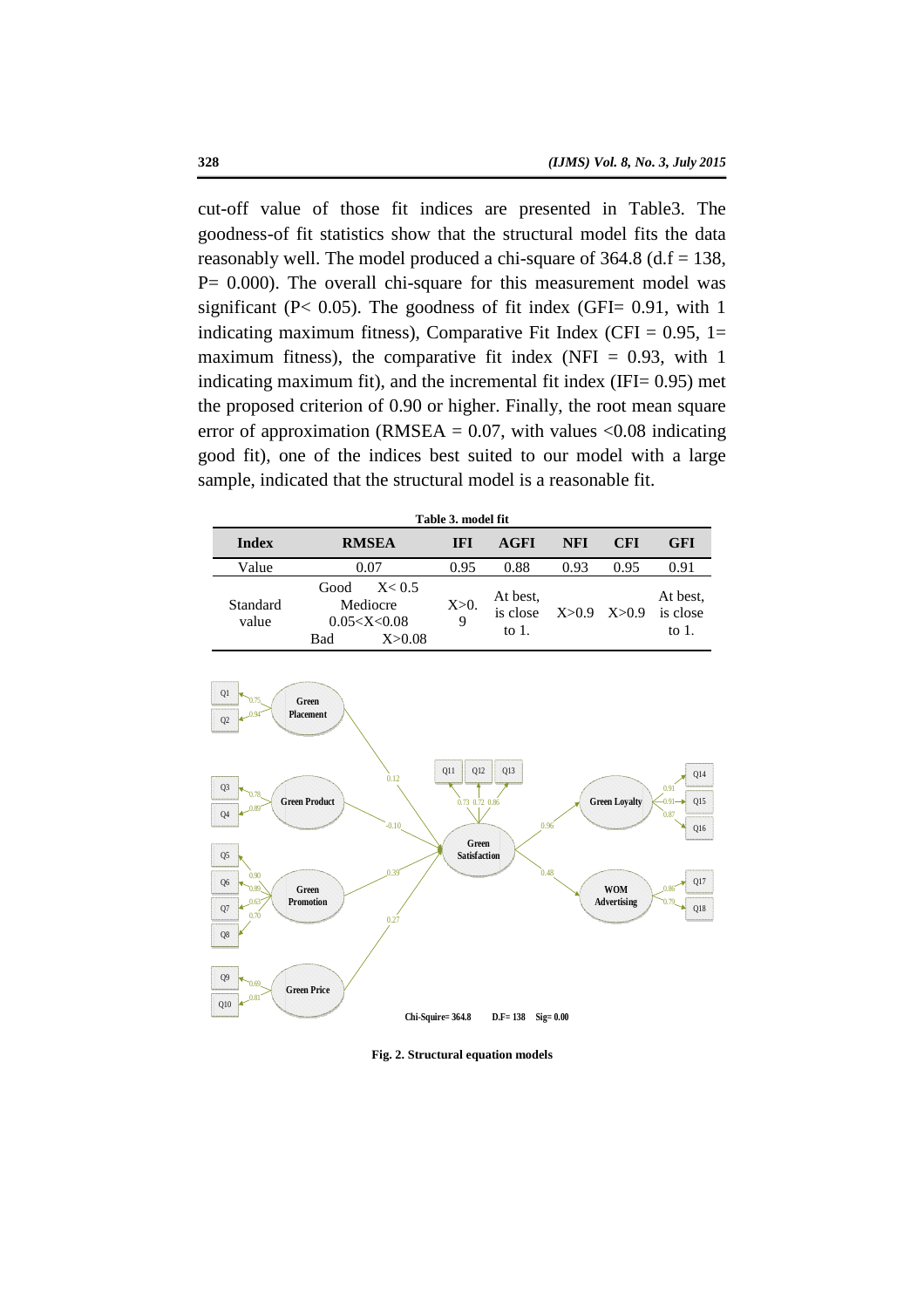Table 4 presents the results of the individual tests of the significance of the relationship among the variables.

| Table 4. Standardized path regression coefficients. |                                                                                           |                 |         |               |  |
|-----------------------------------------------------|-------------------------------------------------------------------------------------------|-----------------|---------|---------------|--|
|                                                     | <b>Hypotheses</b>                                                                         | <b>Estimate</b> | C.R     | <b>Result</b> |  |
|                                                     | The significant and positive effect of green<br>placement on green satisfaction           | 0.12            | 1.67    | Rejected      |  |
| 2                                                   | The significant and positive effect of green<br>product on green satisfaction             | $-0.10$         | $-1.33$ | Rejected      |  |
| 3                                                   | The significant and positive effect of green<br>promotion on green satisfaction           | 0.39            | 5.33    | Accepted      |  |
| 4                                                   | The significant and positive effect of green<br>price on green satisfaction               | 0.27            | 3.25    | Accepted      |  |
| 5                                                   | The significant and positive effect of green<br>satisfaction on green loyalty             | 0.96            | 16.64   | Accepted      |  |
| 6                                                   | The significant and positive effect of green<br>satisfaction on word of mouth advertising | 0.48            | 7.82    | Accepted      |  |

**Table 4. Standardized path regression coefficients.**

H1 specifies that Green placement has a positive direct effect on Green satisfaction. This hypothesis was rejected (with path coefficient: 0.12; C.R: 1.67). Also, H2 specifies that Green product has a direct positive effect on Green satisfaction. This hypothesis was also rejected (with the path coefficient: -0.10; C.R: -1.33). This result is contrary to the results of Chang and Fong (2010) who found green product quality as being an antecedent, with a positive effect on green satisfaction of consumers. The rejection of the above hypothesis may be due to variables that moderate the effect of green placement and green product on consumer satisfaction. For instance, examining this relationship among consumers with various marital status, age group and gender group, may show different or conflicting results.

Furthermore, the third hypothesis specifies that green promotion have a direct positive effect on green satisfaction. This hypothesis is verified (with the path coefficient: 0.39; CR: 5.33). It shows that green promotion positively affects green satisfaction. Also, the fourth hypothesis was accepted, as it shows the influence (0.27) exerted by the green price over green satisfaction. This finding is a reconfirmation of Herrmann *et al.*'s (2007) results that found, price greenness to directly influence consumers' satisfaction. Also, the fifth hypotheses was accepted, because green satisfaction influences (0.96)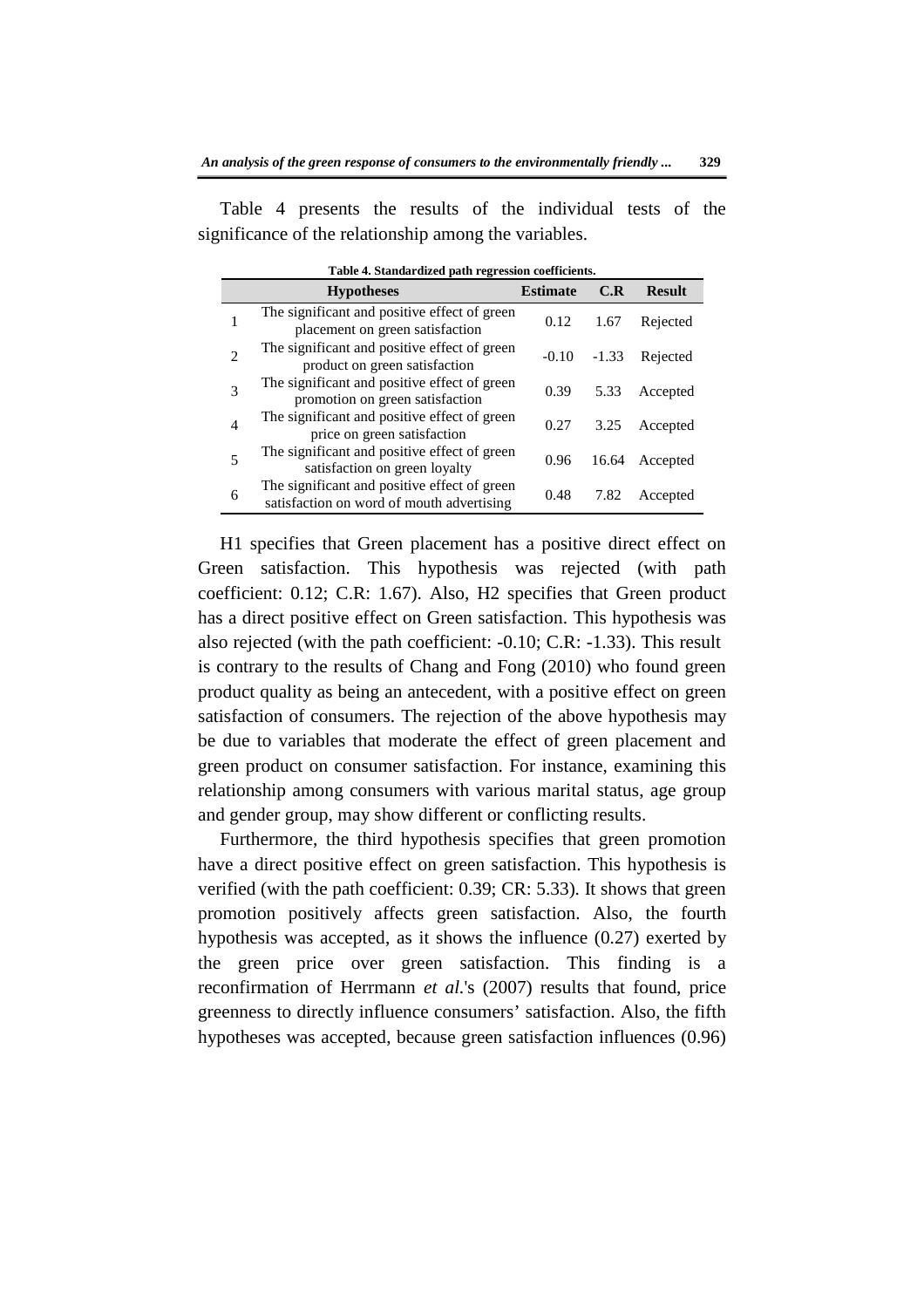on green loyalty. Furthermore, the relationship determined by the sixth hypothesis was also accepted, showing the direct influence of green satisfaction on word of mouth advertising (0.48). This finding also, is consistent with what Chang and Fong (2010) and Kumar *et al.* (2003) have found.

# **Conclusion**

This study developed a research framework to explore the effect of corporate green behavior on the green behavior of consumers. As shown in the previous section, all hypotheses of this study with the exception of the first and second hypotheses were confirmed. The findings of this study indicated that green promotion and green price respectively have more significant and positive impact on consumers' green satisfaction; whereas green placement and green product have not affected consumer's green satisfaction. Furthermore, it was revealed that green satisfaction has more significant and positive impact on consumers' green loyalty and word of mouth advertising, respectively. Hence, as a general conclusion, it can be stated that companies which incorporated green ideas in their activity not only can satisfy the environmental needs of customers, but also increase green customer satisfaction, green customer loyalty and word of mouth advertising. Based on this, it was suggested to companies that incorporating environmental aspects in their activity not only protect the environment, but also satisfy the needs of customers and maintain them. Also, future researches need to replicate this research, in order to address some of the limitations of this study. In fact, this study should be extended to other activities and other sectors of the economy for better understanding of green behavior of customers and corporations.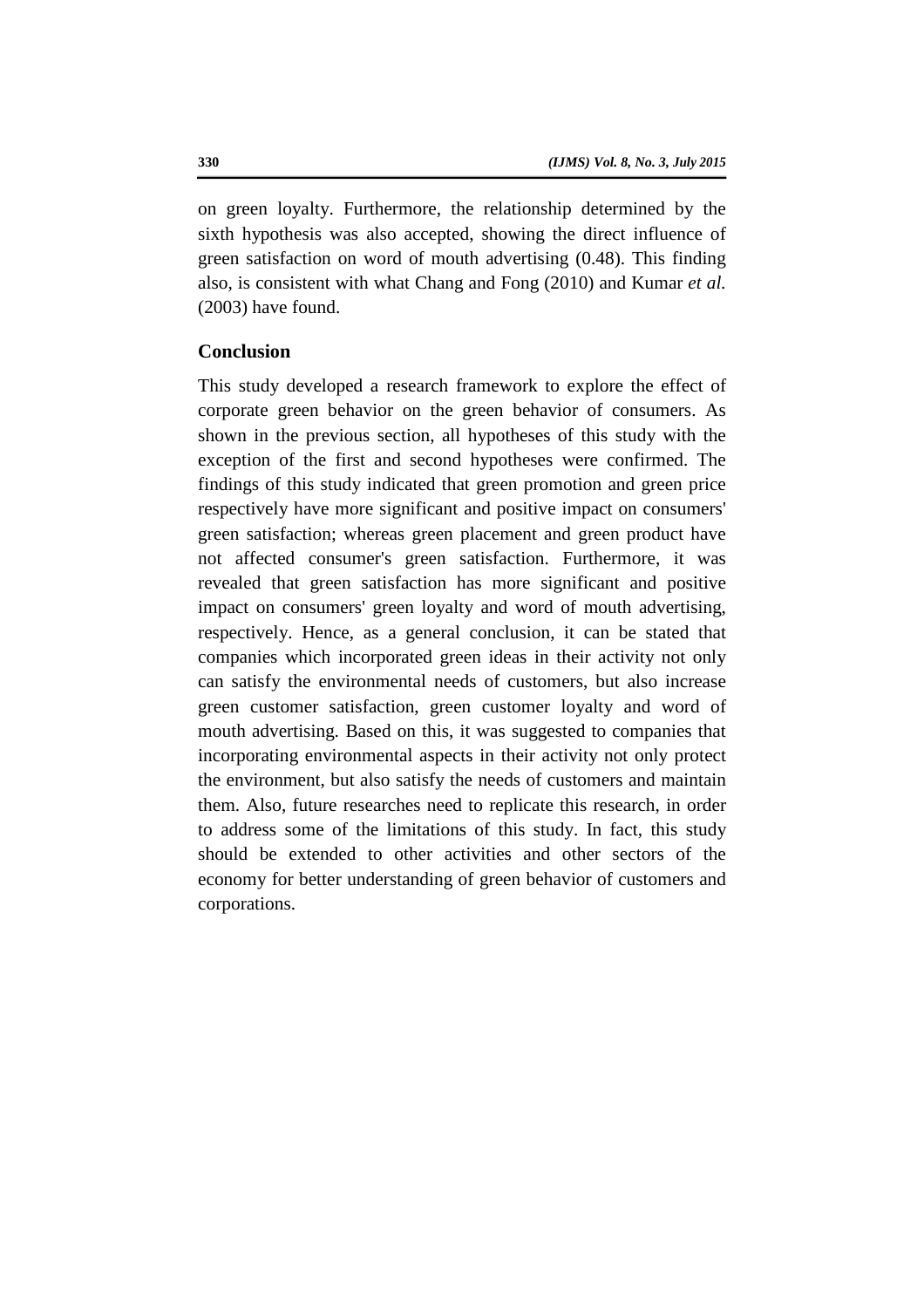#### **References**

- Ayanwale, A. B.; Alimi, T. & Ayanbimipe, M. A. (2005). "The Influence of Advertising on Consumer Brand Preference". *Journal of social sciences*, 10(1), 9-16.
- Calin Gurau, Ashok Ranchhod, (2005). "International green marketing: A comparative study of British and Romanian firms". *International Marketing Review*, 22(Iss: 5), 547 – 561.
- Carpenter, J. M. & Fairhurst, A. (2005). "Consumer shopping value, satisfaction, and loyalty for retail apparel brands". *Journal of Fashion Marketing and Management*, 9(3), 256-269.
- Chang, N.J.; Fong, C.M. (2010). "Green product quality, green corporate image, green customer satisfaction, and green customer loyalty". *African Journal of Business Management*, 4(13), 2836-2844.
- Chase, D.; Smith, T.K. (1992). "Consumers keen on green but marketers don't deliver", *Advertising Age*, (June), 63.
- Chen, T.B. & Chai L.T. (2010). "Attitude towards environment and green products: Consumers perspective". *Management Science and Engineering*, 4(2), 27-39.
- Chen, Y. S. (2010). *Towards green loyalty: driving from green perceived value, green satisfaction, and green trust.* Sustainable Development, Published online in Wiley Online Library, DOI: 10.1002/sd.500.
- Chikweche, T. & Fletcher, R. (2012). "Revisiting the marketing mix at the bottom of pyramid (BOP): from theoretical considerations to practical realities". *Journal of Consumer Marketing*, 29(7), 507-520.
- Cox, M.J (2008). "Sustainable Communication: A Study of Green Advertising and Audience Reception within the growing arena of Corporate Social Responsibility, Case Study: British Petroleum". *Earth & Environment*, 3, 32-51.
- D'Souza, C.; Taghian, M.; Lamb, P. & Peretiatkos, R. (2006). "Green products and corporate strategy: an empirical investigation", *Society and Business Review*, 1(2), 144-157.
- Dangelico, R. M. & Pontrandolfo, P. (2010). "From green product definitions and classifications to the Green Option Matrix". *Journal of Cleaner Production*, 18(16-17), 1608-1628.
- De Bruyna, A. & Lilien, G. L. (2008). "A multi-stage model of word-ofmouth influence through viral marketing". *International Journal of Research in Marketing*, 25, 151–163.
- Eltayeb, T. K.; Zailani, S. & Ramayah, T. (2011). "Green supply chain initiatives among certified companies in Malaysia and environmental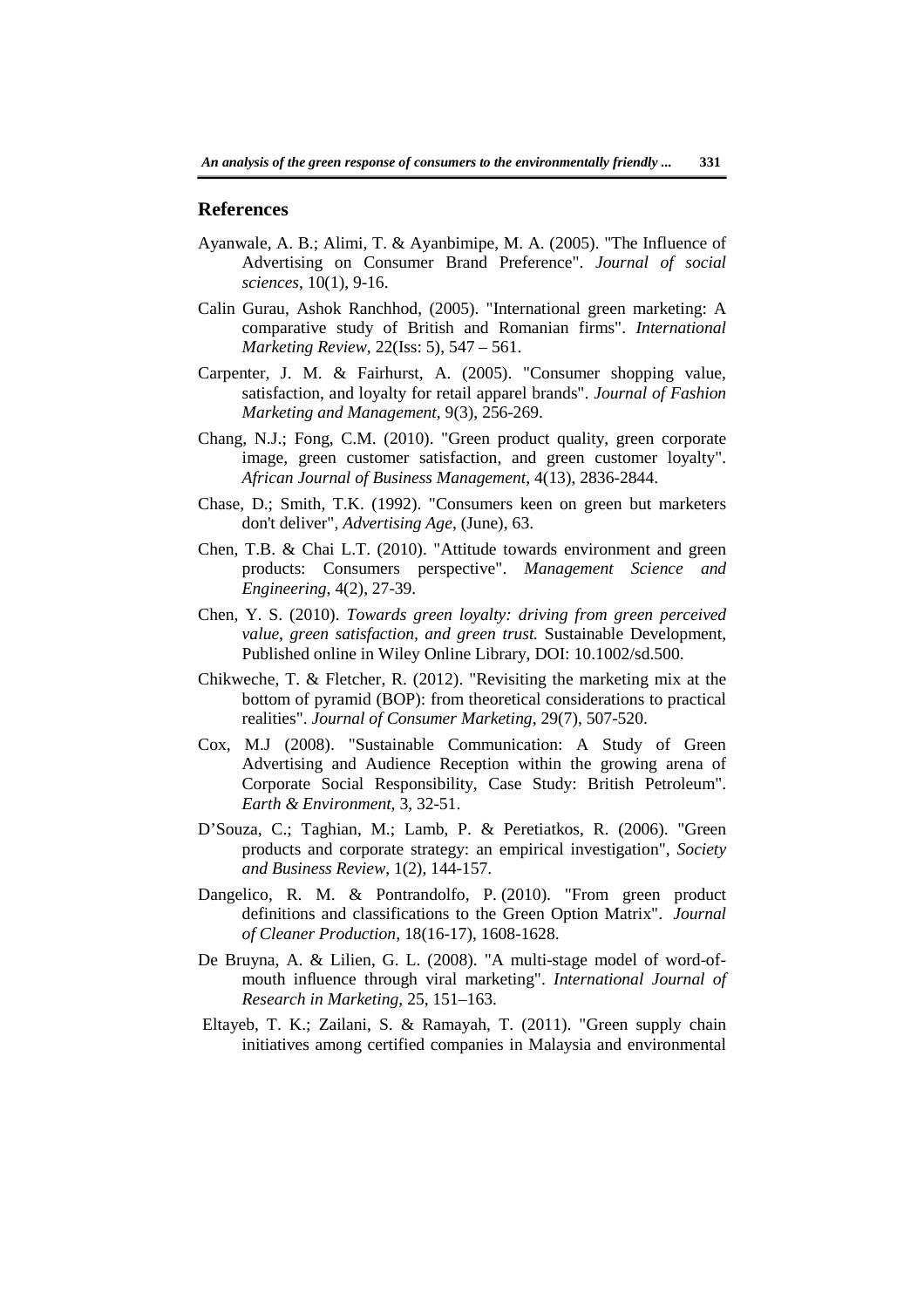sustainability: Investigating the outcomes". *Resources, Conservation and Recycling*, 55(5), 495–506.

- Farhar, B. C. (1994). "Gender, Energy, and Environmental Policy: Perspectives from an International Workshop". *Presentation at the American Sociological Association Annual Meeting*; served as panelist in a Professional Workshop on "Negotiating the Corporate and Nonprofit Job Market," Los Angeles, CA, August 5-8.
- Grove, S. J.; Fisk, R. P.; Pickett, G.M. & Kangun, N. (1996). "Going green in the service sector: Social responsibility issues, implications and implementation". *European Journal of Marketing*, 30(5), 56–66.
- Grove, S. J.; Fisk, R. P.; Pickett, G. M. & Kangun N. (1996). "Going green in the service sector: Social responsibility issues, implications and implementation". *European Journal of Marketing*, 30(5), 56-66.
- Hamzaoui Essoussi, L. & Linton, J. D. (2010). "New or recycled products: how much are consumers willing to pay". *Journal of Consumer Marketing*, 27(5), 458–468.
- Han, H.; Hsu, L.T.; Lee, J.S.& Sheu, C. (2011). "Are lodging customers ready to go green? An examination of attitudes, demographics, and eco-friendly intentions". *International Journal of Hospitality Management*, 30, 345-355.
- Hartmann, P. Apaolaza Ibáñez, V. (2006). "Green value added". *Marketing Intelligence & Planning*, 24(7), 673-680.
- Herrmann, A., Xia, L.; Monroe, K. B. & Huber, F. (2007). "The influence of price fairness on customer satisfaction: an empirical test in the context of automobile purchases". *Journal of Product & Brand Management*, 16(1), 49-58.
- Huang, M., Cai, F.; Tsang, A. S.L. & Zhou, N. (2011). "Making your online voice loud: the critical role of WOM information". *European Journal of Marketing*, 45(7/8), 1277-1297.
- Jalilvand, M.R. & Samiei, N. (2012). "The effect of electronic word of mouth on brand image and purchase intention: An empirical study in the automobile industry in Iran". *Marketing Intelligence & Planning*, 30(4), 460-476.
- Johri, L. M. & Sahasakmontri, K. (1998). "Green marketing of cosmetics and toiletries in Thailand". *Journal of Consumer Marketing*, 15(3), 265-281.
- Kau, A.-K. & Loh, E. W.-Y. (2006). "The effects of service recovery on consumer satisfaction: a comparison between complainants and noncomplainants". *Journal of Services Marketing*, 20(2), 101-111.
- Laroche, M.; Bergeron, J. & Barbaro-Forleo, G. (2001). "Targeting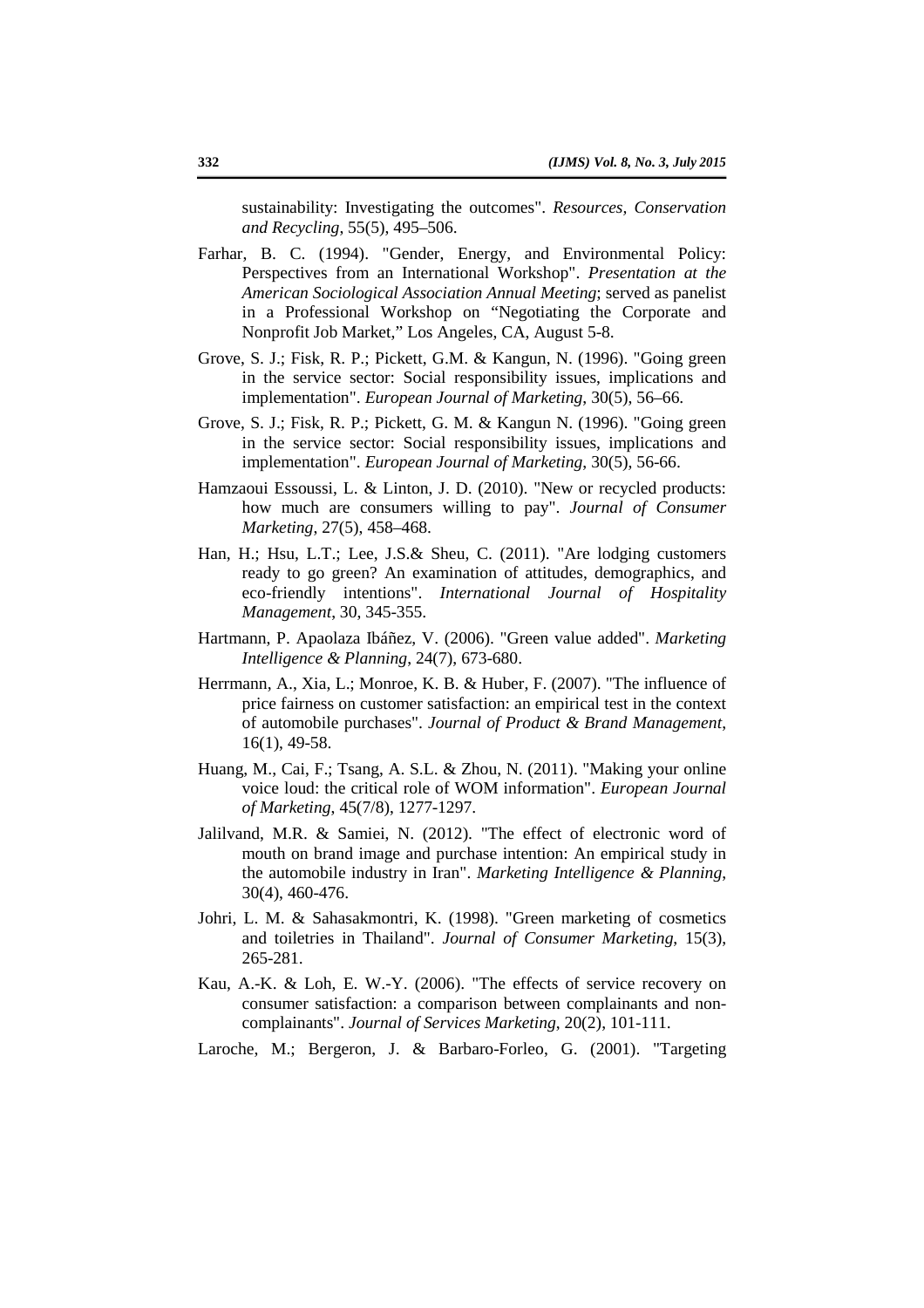consumers who are willing to pay more for environmentally friendly products". *Journal of Consumer Marketing*, 18(6), 503–520.

- LeCren, N. & Ozanne, L. K. (2011). "Consequences of corporate environmental marketing strategies in New Zealand organizations", *Marketing Intelligence & Planning*, 29(2), 156-177.
- Li, Y. M.; Lin, C. H. & Lai, C.Y. (2010). "Identifying influential reviewers for word-of-mouth marketing", *Electronic Commerce Research and Applications*, 9(4), 294-304.
- Mahenc, P, (2008). "Persuasive Subsidies in a Clean Environment". *LERNA Working Papers* 08.02.246, LERNA, University of Toulouse.
- Polonsky, M.J. & P.J. Rosenberger III (2001). "Re-evaluating to green marketing - An integrated approach", *Business Horizons*, 44(5), 21- 30.
- Rex, E. & Baumann, H. (2007). "Beyond ecolabels: what green marketing can learn from conventional marketing". *Journal of Cleaner Production*, 15. 567-576.
- Reynolds, K. E. & Arnold, M. J. (2000). "Customer Loyalty to the Salesperson and the Store: Examining Relationship Customers in an Upscale Retail Context". *Journal of Personal Selling & Sales Management*, 20(2), 89-98.
- Schlegelmilch, B. B.; Bohlen, G. M., & Diamontopolous, A. (1996). "The link between green purchasing decisions and measures of environmental consciousness". *European Journal of Marketing*, 30(5), 35–55.
- Shah, Nidhi. (2011). "Green purchasing: the issue of responsible supply chain management for improving the Environmental Performance". *Available at: cited http://ebookbrowse.com/green-purchasing-pdfd19227012. Accessed: 29 june 2011*.
- Shrum, L. J.; McCarty, J. A. & Lowrey, T. M. (1995). "Buyer Characteristics of the Green Consumer and Their Implications for Advertising Strategy". *Journal of Advertising*, 24(2), 71-82.
- Shu-Ching, C. (2012). "The customer satisfaction–loyalty relation in an interactive e-service setting: The mediators". *Journal of Retailing and Consumer Services*, 19(2), 202-210.
- Swanson, S. R. & Kelley, S. W. (2001). "Service recovery attributions and word-of-mouth intentions". *Marketing*, 35(1/2), 194–211.
- V. Kumar; Timothy R.; Bohling, & Rajendra N. Ladda. (2003). "Antecedents and Consequences of Relationship Intention: Implications for Transaction and Relationship Marketing". *Industrial Marketing Management*, 32, 667–676.